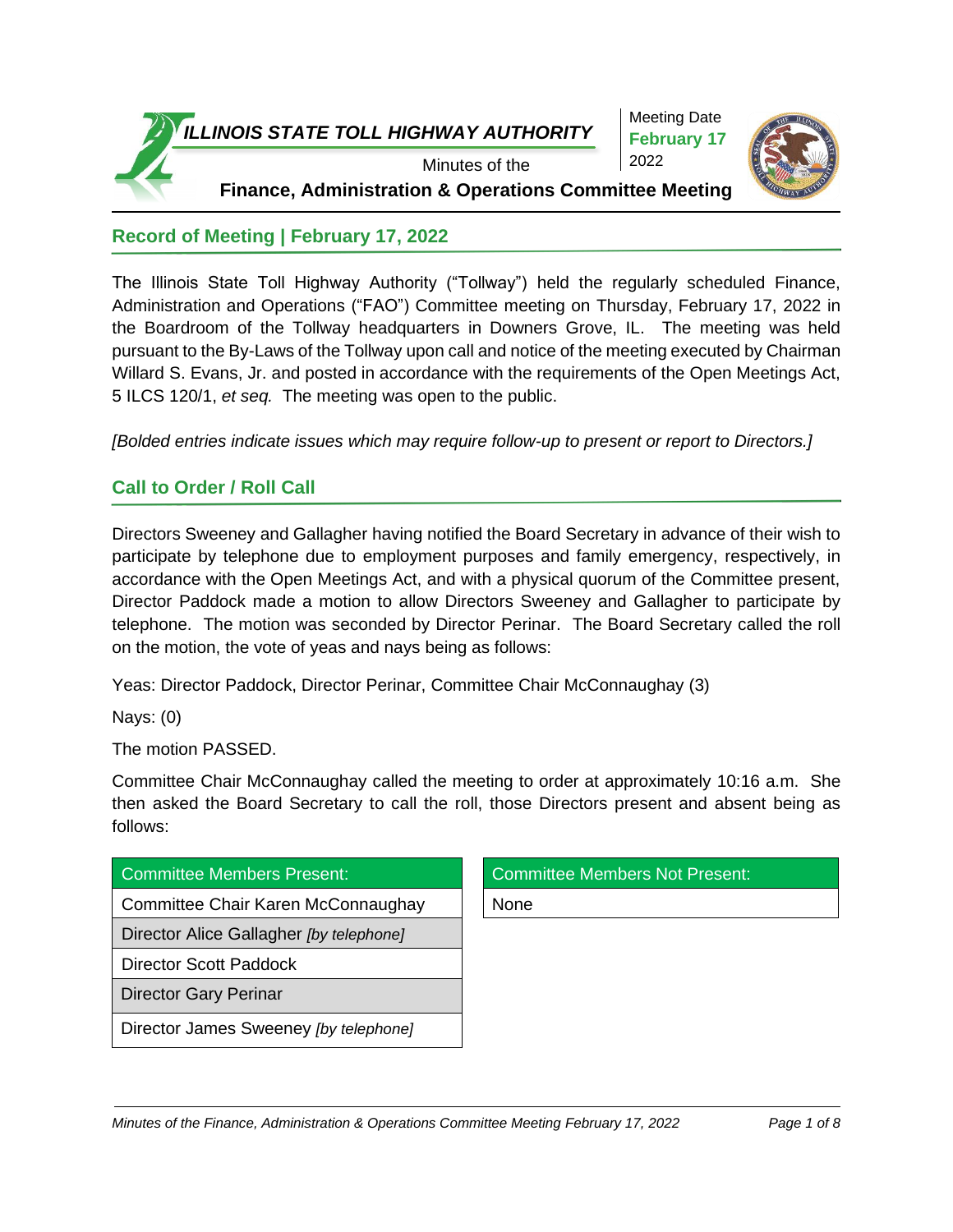

Other Directors Present:

Director James Connolly

Director Jacqueline Gomez

Director Stephen Davis

The Board Secretary declared a quorum present.

Committee Chair McConnaughay noted that the Committee's agenda includes a First Addendum to an Intergovernmental Agreement with the City of Chicago ("City") for work associated with the I-490 Elgin O'Hare Western Access ("EOWA") Project. She stated that in relation to this item, Commissioner Jamie Rhee of the Chicago Department of Aviation is in attendance to address the Committee. Committee Chair McConnaughay welcomed Commissioner Rhee.

Commissioner Rhee expressed her appreciation for the opportunity to address the Committee on behalf of Mayor Lori Lightfoot. Commissioner Rhee highlighted that the EOWA Project has been designated a project of national and regional significance for the better part of two decades. She noted that the addendum to the 2017 Intergovernmental Agreement between the City and the Tollway, under which the City will be providing the Tollway land and related use rights, will allow the Project to move forward. Commissioner Rhee further noted that the Project is complex and requires a great deal of technical coordination. She thanked the Tollway for working in close collaboration with the City to find solutions to the challenges encountered due to the Project's proximity to O'Hare Airport.

Chair McConnaughay thanked Commissioner Rhee for her remarks and thanked the Mayor and the City of Chicago for their support and collaboration.

## **Public Comment**

Committee Chair McConnaughay opened the floor for public comment. No comment was offered.

## **Committee Chair's Items**

Committee Chair McConnaughay entertained a motion to approve **Committee Chair's Item 1**, the Minutes of the regular FAO Committee meeting held on January 20, 2022, as presented. Director Paddock made a motion to approve the Minutes, seconded by Director Perinar. Chair McConnaughay asked that the roll be called on the motion, the vote of yeas and nays being as follows: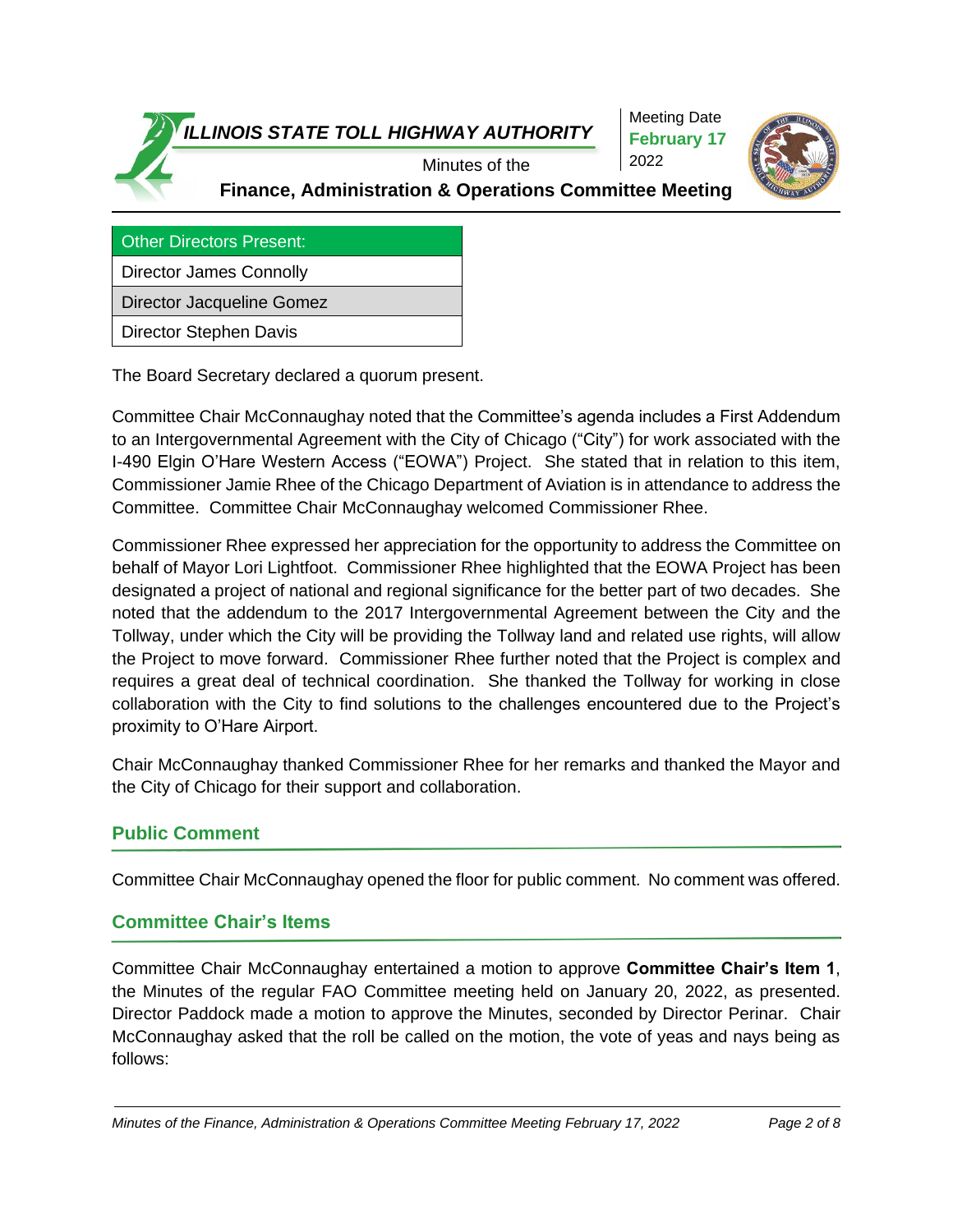

Yeas: Director Paddock, Director Perinar, Director Gallagher, Director Sweeney, Committee Chair McConnaughay (5)

Nays: (0)

The motion PASSED.

Having no further items, Committee Chair McConnaughay called on Executive Director José Alvarez.

## **Executive Director's Items**

Executive Director Alvarez stated that the meeting agenda contains 19 items for the Committee's consideration.

## **Items for Consideration**

# **Information Technology**

Executive Director Alvarez called on Joe Kambich, Chief of Information Technology, to present the following item:

*Item 1: Amendment to Contract 13-0218 with SDI Presence LLC for the purchase of Technology Professional Services in an amount not to exceed \$1,000,000.00 (Tollway Request for Proposal).*

Upon conclusion of the item presentation, Committee Chair McConnaughay entertained a motion to approve placement of **Information Technology Item 1** on the February Board of Directors meeting agenda with the Committee's recommendation for approval by the Board. Director Paddock made a motion to approve this item, seconded by Director Perinar. Chair McConnaughay asked that the roll be called on the motion, the vote of yeas and nays being as follows:

Yeas: Director Paddock, Director Perinar, Director Gallagher, Director Sweeney, Committee Chair McConnaughay (5)

Nays: (0)

The motion PASSED.

## **Facilities and Fleet Operations**

Executive Director Alvarez called on Cassaundra Rouse, Chief Operating Officer, to present the following item: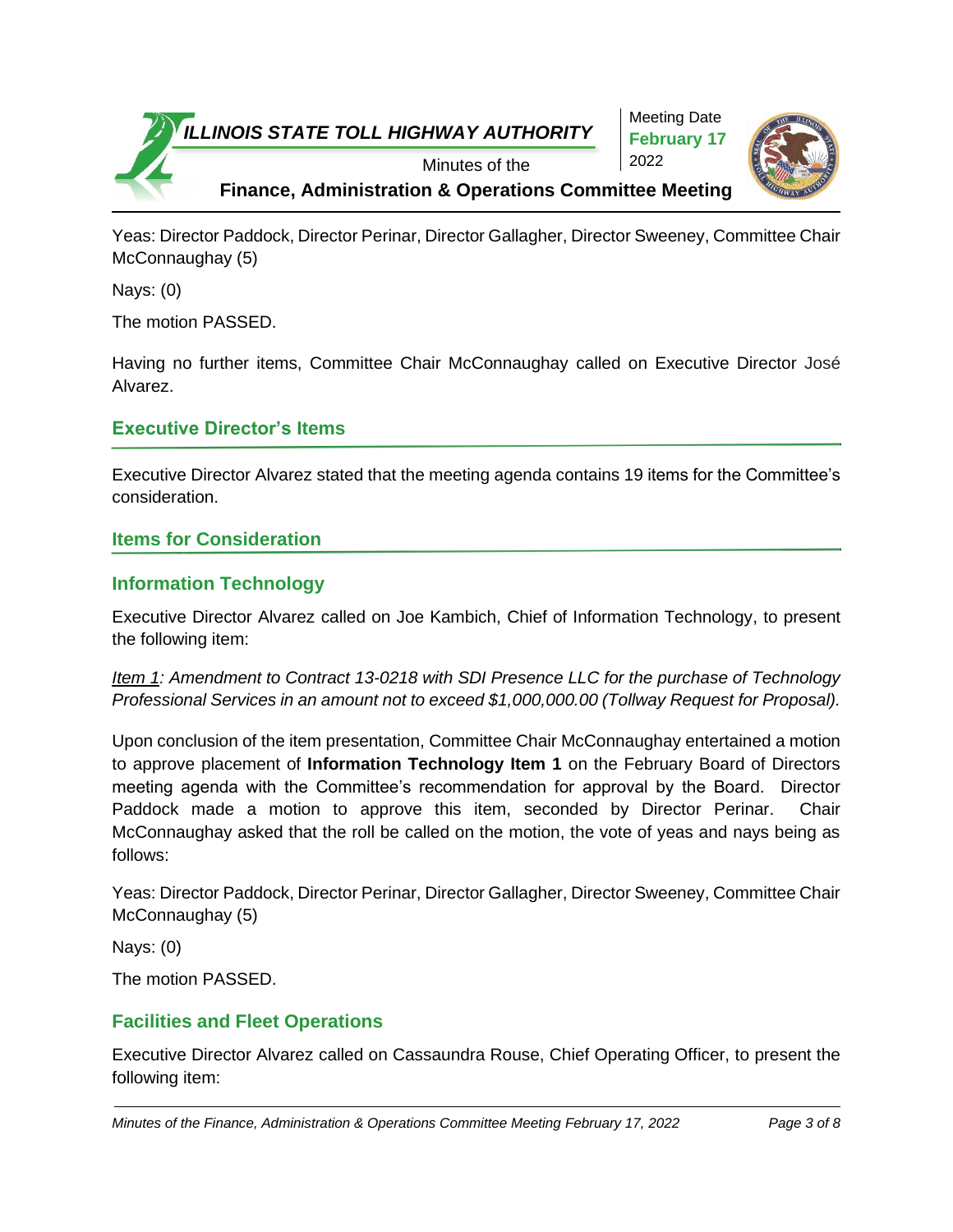

*Item 1: Award of Contract 21-0096R to J. P. Simons & Co. for the purchase of Electrical Supplies in an amount not to exceed \$188,595.60 for an initial two-year term and a possible two-year renewal term in an amount not to exceed \$188,595.60 (Tollway Invitation for Bid).*

Upon conclusion of the item presentation, Committee Chair McConnaughay entertained a motion to approve placement of **Facilities and Fleet Operations Item 1** on the February Board of Directors meeting agenda with the Committee's recommendation for approval by the Board. Director Paddock made a motion to approve this item, seconded by Director Perinar. Chair McConnaughay asked that the roll be called on the motion, the vote of yeas and nays being as follows:

Yeas: Director Paddock, Director Perinar, Director Gallagher, Director Sweeney, Committee Chair McConnaughay (5)

Nays: (0)

The motion PASSED.

[*Director Gallagher concluded her participation by phone at this time*.]

# **Engineering**

Executive Director Alvarez called on Manar Nashif, Acting Chief Engineering Officer, to present the following items:

*Item 1: Award of Contract RR-21-4816 to Natural Creations Landscaping for Landscape Planting Improvements on the Veterans Memorial Tollway (I-355) between Mile Post 12.0 (I-55) and Mile Post 19.25 (Ogden Avenue) in the amount of \$674,357.00.*

*Item 2: Award of Contract I-21-4741 to Meru Corporation for Utility Relocation Under Union Pacific Railroad on the Elgin O'Hare Western Access Tollway (I-490) at Mile Post 0.36 in the amount of \$1,189,050.82.* 

*Item 3: Award of Contract I-21-4817 to Areatha Construction Co., Inc. for Replacement of Noise Abatement Wall on the Tri-State Tollway (I-294) between Mile Post 27.3 and Mile Post 27.5 (Ogden Avenue ramp) in the amount of \$1,752,225.25.* 

*Item 4: Award of Contract RR-21-4822 to Path Construction Company, Inc. for Structural Rehabilitation on the Tri-State Tollway (I-294) at Mile Post 40.8 (I-90) and on Illinois Route 390 Tollway (IL 390) between Mile Post 7.14 (Gary Avenue) and Mile Post 15.27 (Lively Boulevard) in the amount of \$2,627,627.95.* 

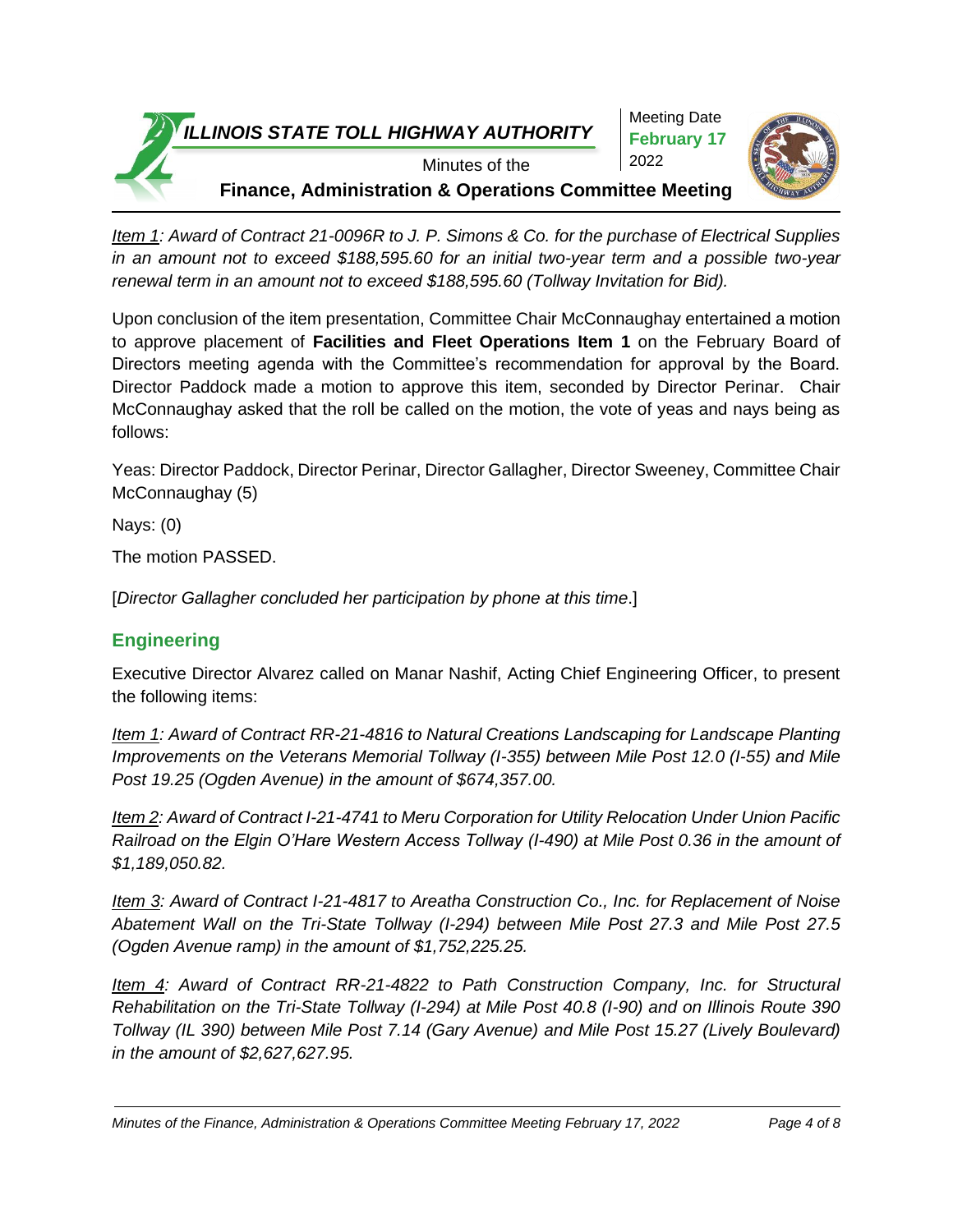

*Item 5: Award of Contract I-21-4826 to Hecker and Company, Inc. for Material Fabrication and Storage for Intelligent Transportation Systems (ITS) on the Tri-State Tollway (I-294) between Mile Post 17.8 (95th Street) and Mile Post 23.8 (Flagg Creek) in the amount of \$1,305,419.14.* 

*Item 6: Award of Contract I-21-4594 to Lorig Construction Company for Roadway and Bridge Construction on the Tri-State Tollway (I-294) at 88th Avenue and Cork Avenue Interchange in the amount of \$9,277,464.15.* 

*Item 7: Award of Contract RR-21-4827 to Plote Construction, Inc. / Peter Baker & Sons & Co. for Pavement Rehabilitation on the Tri-State Tollway (I-94) between Mile Post 21.90 (Half Day Road) and Mile Post 15 (Atkinson Road) in the amount of \$30,858,814.69.* 

*Item 8: Award of Contract RR-21-4819 to Plote Construction, Inc. for Pavement and Shoulder Rehabilitation on the Tri-State Tollway (I-294) between Mile Post 23.8 (Flagg Creek) and Mile Post 29.2 (Cermak Road) in the amount of \$17,261,000.00.* 

*Item 9: Extra Work Order on I-19-4491 to Walsh Construction Company II, LLC for I-55 Ramp A Bridge Construction on the Tri-State Tollway (I-294) between Mile Post 24.0 (I-55 ramps) and Mile Post 24.5 (Plainfield Road) in the amount of \$450,000.00, increasing the upper limit of compensation from \$26,474,271.50 to \$26,924,271.50.*

*Item 10: Extra Work Order on RR-20-4555 to Lorig Construction Company for Bridge Replacement on the Tri-State Tollway (I-294) Plainfield Road Over I-294 and Flagg Creek, Mile Post 24.3 to Mile Post 24.6, in the amount of \$625,000.00, increasing the upper limit of compensation from \$21,443,857.21 to \$22,068,857.21.* 

*Item 11: Acceptance of Proposal from TranSystems Corporation on Contract RR-21-4800 for Construction Management Services Upon Request, Systemwide in an amount not to exceed \$5,000,000.00.* 

*Item 12: Acceptance of Proposal from Patrick Engineering, Inc. on Contract I-21-4805 for Construction Management Services Upon Request, on the Tri-State Tollway (I-294) in an amount not to exceed \$3,000,000.00.*

*Item 13: Acceptance of Proposal from ABNA Engineering, Inc. on Contract I-21-4812 for Design Services Upon Request on the Tri-State Tollway (I-294) in an amount not to exceed \$3,000,000.00.* 

*Item 14: Award of Contract 20-0206R to Cicero Mfg. & Supply Co., Inc. for the purchase of Safety Appurtenance Parts in an amount not to exceed \$1,204,629.10 (Tollway Invitation for Bid).*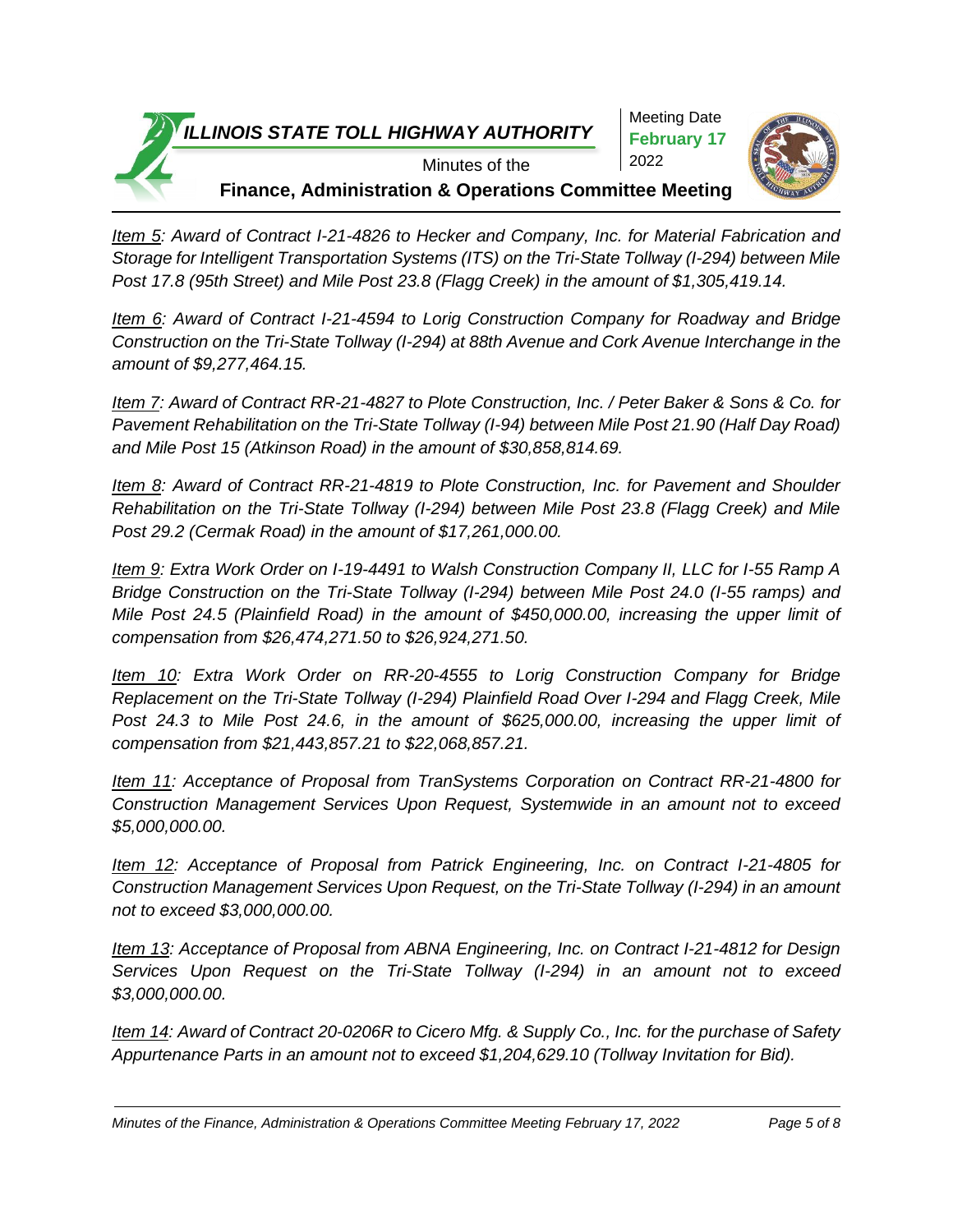

Meeting Date **February 17** 2022



Minutes of the

**Finance, Administration & Operations Committee Meeting**

Upon conclusion of the presentation of items, Committee Chair McConnaughay entertained a motion to consolidate for consideration and action Engineering Items 1 thru 14. Director Paddock made a motion to consolidate these items, seconded by Director Perinar. Committee Chair McConnaughay asked that the roll be called on the motion, the vote of yeas and nays being as follows:

Yeas: Director Paddock, Director Perinar, Director Sweeney, Committee Chair McConnaughay (4)

Nays: (0)

The motion PASSED.

The motion to consolidate these items having carried, Committee Chair McConnaughay entertained a motion to approve placement of **Engineering Items 1 thru 14** on the February Board of Directors meeting agenda with the Committee's recommendation for approval by the Board. Director Paddock made a motion to approve these items, seconded by Director Perinar. Chair McConnaughay asked that the roll be called on the motion, the vote of yeas and nays being as follows:

Yeas: Director Paddock, Director Perinar, Director Sweeney, Committee Chair McConnaughay (4)

Nays: (0)

The motion PASSED.

# **Legal**

Executive Director Alvarez called on Kathleen R. Pasulka-Brown, General Counsel, to present the following items:

*Item 1: Approval of First Addendum to Intergovernmental Agreement with the City of Chicago for work associated with the I-490 (Elgin O'Hare Western Access Project). Cost to the Tollway: Not to exceed \$16,773,452.00.*

*Item 2: Approval of an Intergovernmental Agreement with the Village of Hinsdale for work associated with the I-294 (Central Tri-State Project). Cost to the Tollway: Not to exceed \$500,000.00.*

Upon conclusion of the presentation of items, Committee Chair McConnaughay entertained a motion to approve placement of **Legal Item 1** on the February Board of Directors meeting agenda with the Committee's recommendation for approval by the Board. Director Paddock made a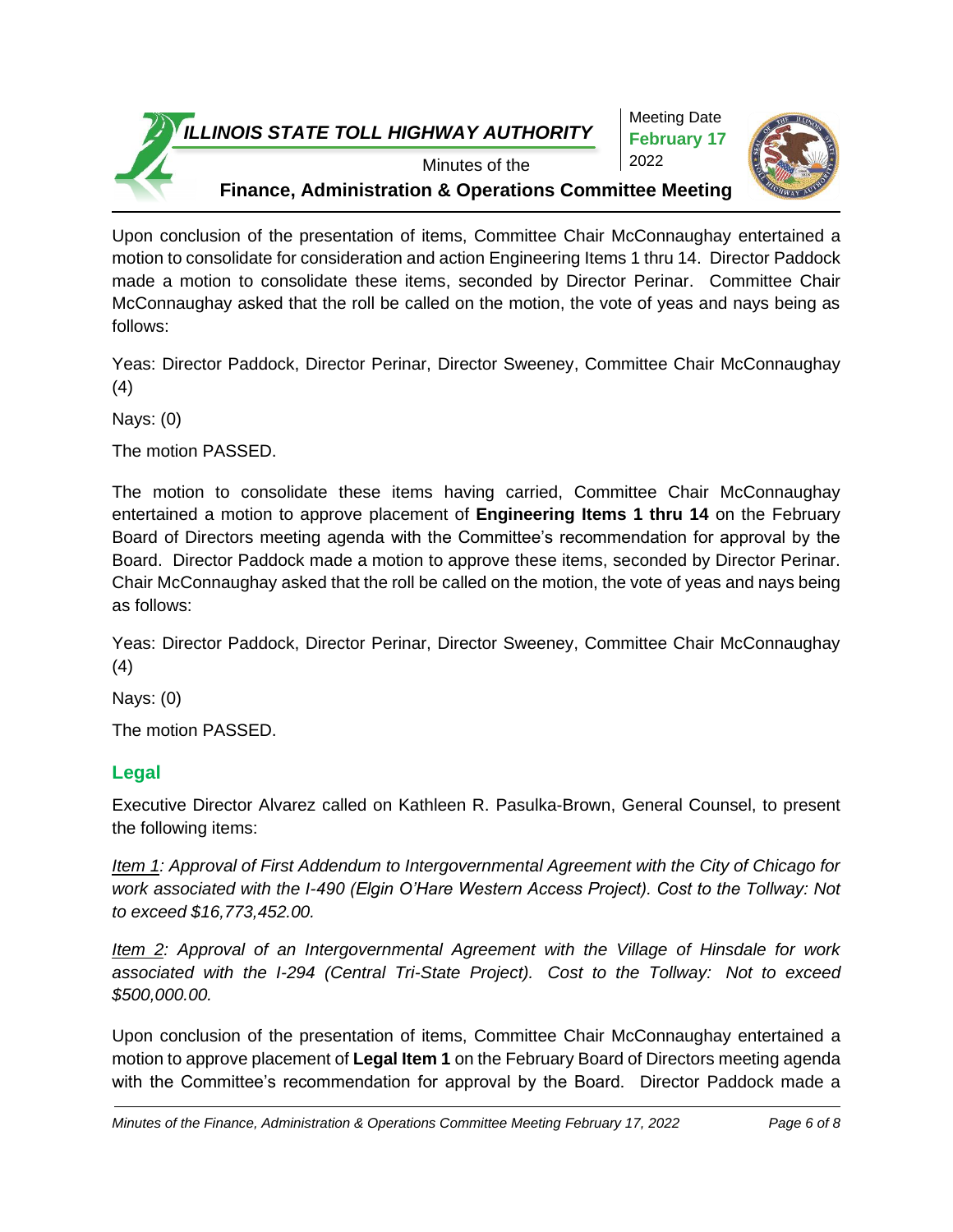

Meeting Date **February 17** 2022



motion to approve this item, seconded by Director Perinar. Chair McConnaughay asked that the roll be called on the motion, the vote of yeas and nays being as follows:

Yeas: Director Paddock, Director Perinar, Director Sweeney, Committee Chair McConnaughay (4)

Nays: (0)

The motion PASSED.

Committee Chair McConnaughay next entertained a motion to approve placement of **Legal Item 2** on the February Board of Directors meeting agenda with the Committee's recommendation for approval by the Board. Director Paddock made a motion to approve this item, seconded by Director Perinar. Chair McConnaughay asked that the roll be called on the motion, the vote of yeas and nays being as follows:

Yeas: Director Paddock, Director Perinar, Director Sweeney, Committee Chair McConnaughay (4)

Nays: (0)

The motion PASSED.

# **Administration**

Executive Director Alvarez called on Cassaundra Rouse, Chief Operating Officer, to present the following item:

*Item 1: Renewal of Contract 18-0011 with BlueApple Health, LLC for the purchase of Stroke Screening Services in an amount not to exceed \$44,500.00 (Tollway Invitation for Bid).*

Upon conclusion of the item presentation, Committee Chair McConnaughay entertained a motion to approve placement of **Administration Item 1** on the February Board of Directors meeting agenda with the Committee's recommendation for approval by the Board. Director Paddock made a motion to approve this item, seconded by Director Perinar. Chair McConnaughay asked that the roll be called on the motion, the vote of yeas and nays being as follows:

Yeas: Director Paddock, Director Perinar, Director Sweeney, Committee Chair McConnaughay (4)

Nays: (0)

The motion PASSED.